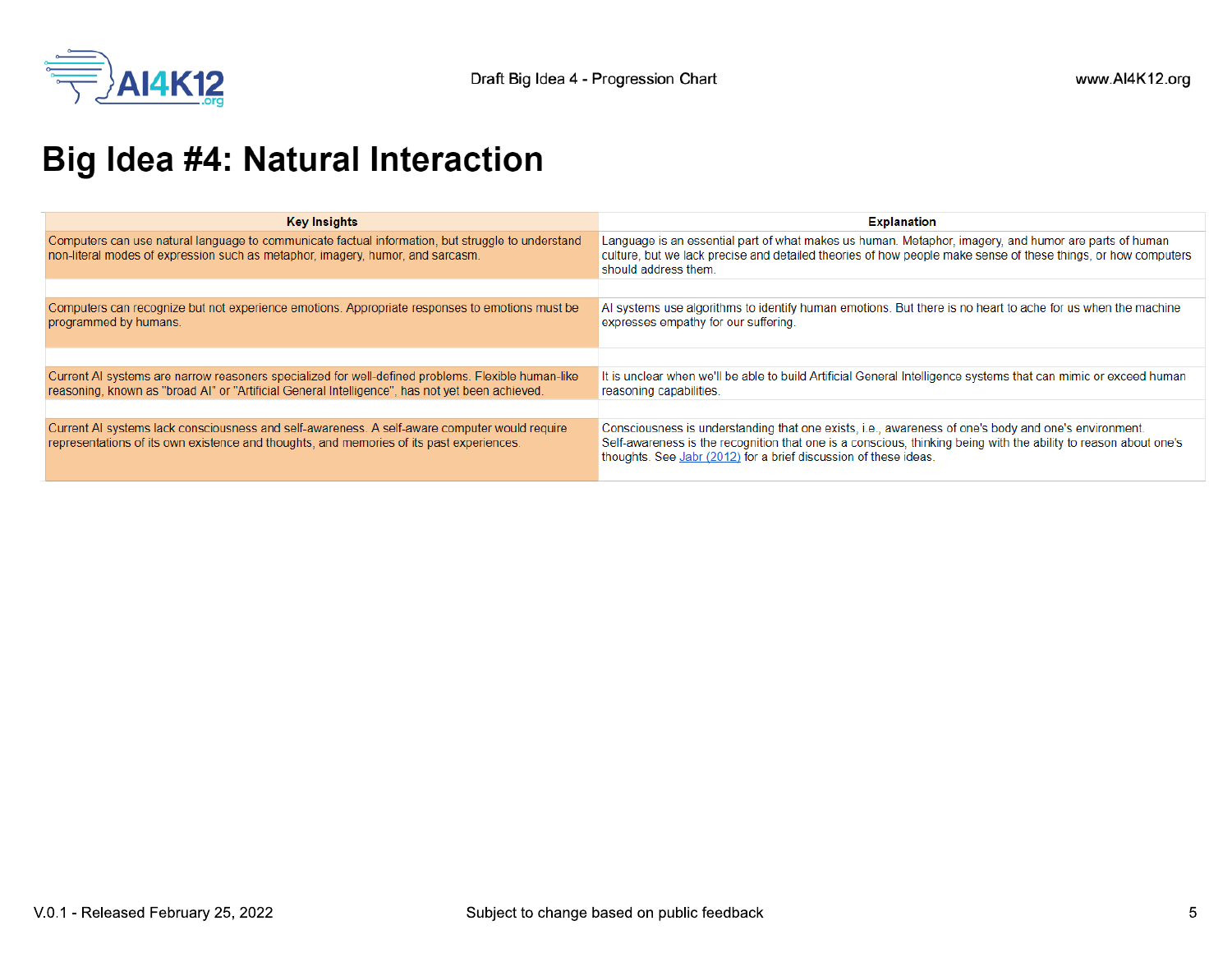

| Big Idea #4: Natural Interaction                               |                                                                                                                                                                                                                                                                                                                                                                                                                                                                                                                                                                                                                                                                                                                                                                                                | Intelligent agents require many types of<br>knowledge to interact naturally with<br>humans.                                                                                                                                                                                                                                                                                                                                                                                                                                                                                                                                                                                                                                                                                                                                                                                                                                                                                                                                                                                              | LO = Learning Objective: What students should be able to do.<br>EU = Enduring Understanding: What students should know.<br>Unpacked descriptions are included when necessary to illustrate the LO or EU                                                                                                                                                                                                                                                                                                                                                                                                                                                                                                                                                                                                                                                                                                                                                                                                                                                                                                                                                                                                                                                                                                                                                                                                                                                                                                                 |                                                                                                                                                                                                                                                                                                                                                                                                                                                                                                 |
|----------------------------------------------------------------|------------------------------------------------------------------------------------------------------------------------------------------------------------------------------------------------------------------------------------------------------------------------------------------------------------------------------------------------------------------------------------------------------------------------------------------------------------------------------------------------------------------------------------------------------------------------------------------------------------------------------------------------------------------------------------------------------------------------------------------------------------------------------------------------|------------------------------------------------------------------------------------------------------------------------------------------------------------------------------------------------------------------------------------------------------------------------------------------------------------------------------------------------------------------------------------------------------------------------------------------------------------------------------------------------------------------------------------------------------------------------------------------------------------------------------------------------------------------------------------------------------------------------------------------------------------------------------------------------------------------------------------------------------------------------------------------------------------------------------------------------------------------------------------------------------------------------------------------------------------------------------------------|-------------------------------------------------------------------------------------------------------------------------------------------------------------------------------------------------------------------------------------------------------------------------------------------------------------------------------------------------------------------------------------------------------------------------------------------------------------------------------------------------------------------------------------------------------------------------------------------------------------------------------------------------------------------------------------------------------------------------------------------------------------------------------------------------------------------------------------------------------------------------------------------------------------------------------------------------------------------------------------------------------------------------------------------------------------------------------------------------------------------------------------------------------------------------------------------------------------------------------------------------------------------------------------------------------------------------------------------------------------------------------------------------------------------------------------------------------------------------------------------------------------------------|-------------------------------------------------------------------------------------------------------------------------------------------------------------------------------------------------------------------------------------------------------------------------------------------------------------------------------------------------------------------------------------------------------------------------------------------------------------------------------------------------|
| Concept                                                        | $K-2$                                                                                                                                                                                                                                                                                                                                                                                                                                                                                                                                                                                                                                                                                                                                                                                          | $3-5$                                                                                                                                                                                                                                                                                                                                                                                                                                                                                                                                                                                                                                                                                                                                                                                                                                                                                                                                                                                                                                                                                    | $6-8$                                                                                                                                                                                                                                                                                                                                                                                                                                                                                                                                                                                                                                                                                                                                                                                                                                                                                                                                                                                                                                                                                                                                                                                                                                                                                                                                                                                                                                                                                                                   | $9 - 12$                                                                                                                                                                                                                                                                                                                                                                                                                                                                                        |
| <b>Natural Language</b><br>(Structure of<br>language)<br>$4-A$ | language through tasks such as (a) generating<br>plausible and implausible novel words, or (b)<br>reordering the words in a scrambled sentence<br>so that it makes sense.<br>EU: Human languages have rules for how<br>words and sentences are constructed, and<br>computers can use these rules to help them<br>figure out what people are saying.<br><b>Unpacked:</b> A plausible novel word is "flurg";<br>an implausible one is "fnurg" because English<br>doesn't allow words to begin with "fn". Turning<br>to word order, the words "ate pancakes John"<br>only make sense in the order "John ate<br>pancakes".<br>Activity: Use this SpeechDemo to see how<br>Google responds to "I ordered a large flurg<br>with whipped cream." vs. "I ordered a large<br>fnurg with whipped cream." | LO: Demonstrate knowledge of the structure of LO: Demonstrate that human language is infinite by<br>showing how any sentence can be repeatedly extended<br>to form a more complex sentence.<br>EU: Human language can express an infinite number of<br>ideas and form an infinite number of sentences. This<br>property makes it impossible to pre-program a computer<br>with a response to every sentence. Thus, to understand<br>a new sentence a computer must recognize how the<br>words combine into phrases and clauses to<br>communicate complex ideas.<br><b>Unpacked:</b> Sentences can be lengthened by adding<br>new phrases or clauses, with no limit. Repeatedly<br>extending a sentence will yield something like, "John<br>said that Mary knew that Peter saw that Lisa gave<br>Megan the book about hamsters from outer space that<br>Harry recommended."<br>Activity: Have the class take turns extending a sentence<br>until it is exceptionally long. Then run it through the<br>Berkeley Neural Parser to see if it can correctly<br>recognize the phrase structure. | LO: Demonstrate a computer's grasp of grammar by<br>using a parser program to display the syntactic<br>structure of a sentence, and explain what the nodes<br>represent.<br><b>EU:</b> Parse trees are a way of representing the<br>syntactic structure of a sentence, showing the<br>relationships between words. Computers can use<br>syntax trees to both analyze and generate sentences.<br><b>Unpacked:</b> The grammatical structure of a sentence<br>is key to understanding its meaning. For example, if<br>the task is question answering, then we need to<br>understand the meaning of the question to perform<br>the appropriate query. If the task is to get a robot to<br>do something, the robot must understand what is<br>being requested.<br>Parsers produce syntax trees whose nonterminal<br>nodes are grammatical categories such as NP (Noun<br>Phrase), VP (Verb Phrase), and PP (Prepositional<br>Phrase).<br>"Put the cup on the saucer" vs. "put the saucer on<br>the cup" illustrates the importance of syntax. Both<br>sentences contain the same words, but the words<br>have different syntactic relationships. That's why<br>changing the word order changes the meaning. In<br>addition, "cup" can be either a noun or a verb, but in<br>this context the syntax indicates it's being used as a<br>noun.<br><b>Resource: The Berkeley Neural Parser demonstrates</b><br>both POS (part of speech) tagging and parse tree<br>generation. The tags come from the Penn Treebank<br>project. | LO: Identify portions of a text that would be difficult for a<br>computer to understand, and explain why.<br><b>EU:</b> Computers have difficulty understanding text that<br>makes use of metaphor, imagery, hyperbole, sarcasm, or<br>humor, or word play.<br><b>Unpacked:</b> Currently, we don't have satisfactory formal<br>explanations of metaphor, imagery, hyperbole, sarcasm,<br>humor, or word play. This is the focus of current AI,<br>linguistics, and cognitive science research. |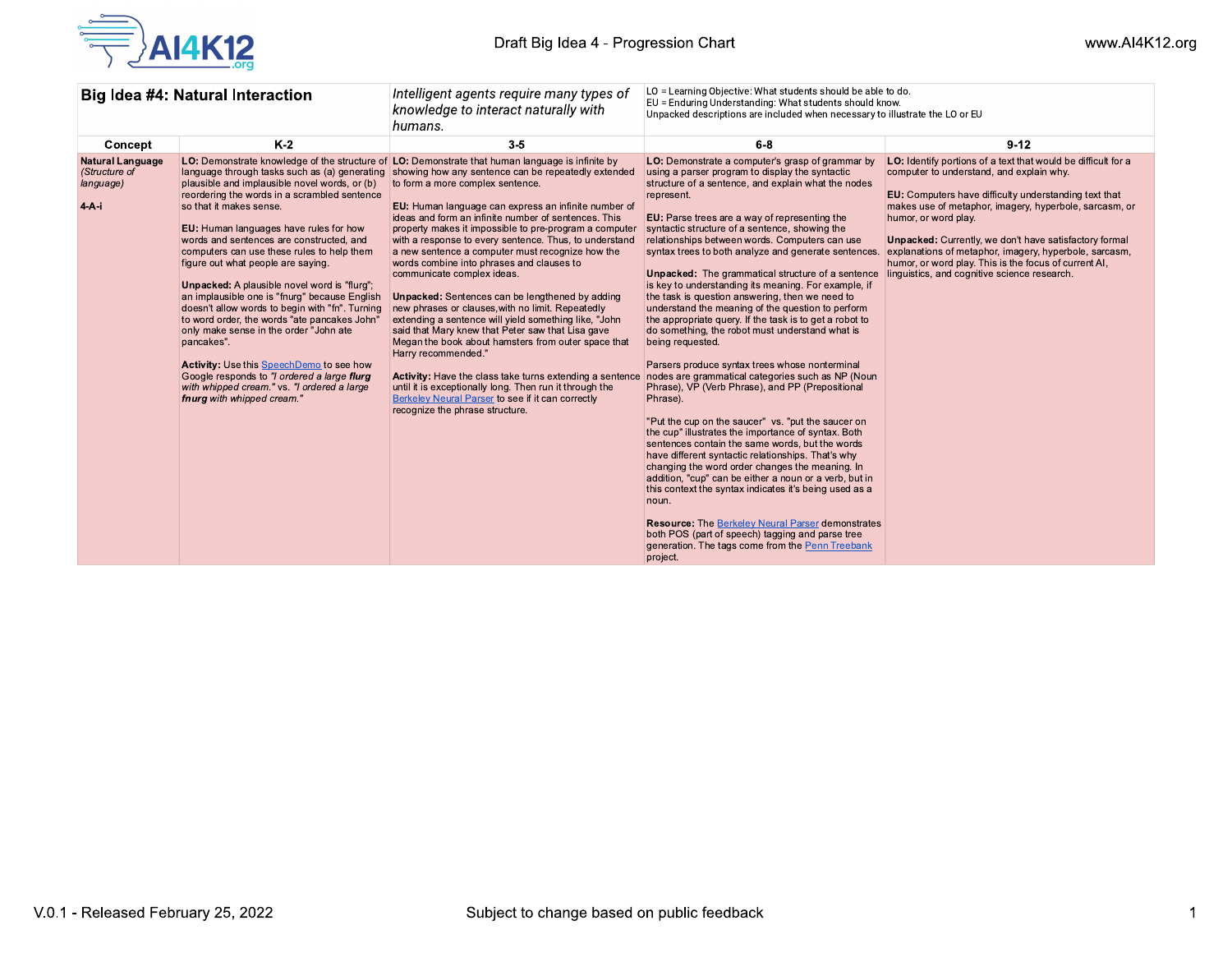

| <b>Big Idea #4: Natural Interaction</b>                         |                                                                                                                                                                                                                                                                                                                                                                                                                                                                                                                                                                                                                                                                                                                                                                                                                                                                                                                                                                                                           | Intelligent agents require many types of<br>knowledge to interact naturally with<br>humans.                                                                                                                                                                                                                                                                                                                                                                                                                                                                                                                                                                                                                                                                                                                                                                                                                                                                                                                                                 | LO = Learning Objective: What students should be able to do.<br>EU = Enduring Understanding: What students should know.<br>Unpacked descriptions are included when necessary to illustrate the LO or EU                                                                                                                                                                                                                                                                                                                                                                                                                                                                                                                                                                                                                                                                                                                                                                                                                                                                                                                                                                     |                                                                                                                                                                                                                                                                                                                                                                                                                                                                                                                                                                                                                                                                                                                                                                                                                                                                                                                                                                                                                                                                                                                                                                                                                                                                                                                                                                                        |
|-----------------------------------------------------------------|-----------------------------------------------------------------------------------------------------------------------------------------------------------------------------------------------------------------------------------------------------------------------------------------------------------------------------------------------------------------------------------------------------------------------------------------------------------------------------------------------------------------------------------------------------------------------------------------------------------------------------------------------------------------------------------------------------------------------------------------------------------------------------------------------------------------------------------------------------------------------------------------------------------------------------------------------------------------------------------------------------------|---------------------------------------------------------------------------------------------------------------------------------------------------------------------------------------------------------------------------------------------------------------------------------------------------------------------------------------------------------------------------------------------------------------------------------------------------------------------------------------------------------------------------------------------------------------------------------------------------------------------------------------------------------------------------------------------------------------------------------------------------------------------------------------------------------------------------------------------------------------------------------------------------------------------------------------------------------------------------------------------------------------------------------------------|-----------------------------------------------------------------------------------------------------------------------------------------------------------------------------------------------------------------------------------------------------------------------------------------------------------------------------------------------------------------------------------------------------------------------------------------------------------------------------------------------------------------------------------------------------------------------------------------------------------------------------------------------------------------------------------------------------------------------------------------------------------------------------------------------------------------------------------------------------------------------------------------------------------------------------------------------------------------------------------------------------------------------------------------------------------------------------------------------------------------------------------------------------------------------------|----------------------------------------------------------------------------------------------------------------------------------------------------------------------------------------------------------------------------------------------------------------------------------------------------------------------------------------------------------------------------------------------------------------------------------------------------------------------------------------------------------------------------------------------------------------------------------------------------------------------------------------------------------------------------------------------------------------------------------------------------------------------------------------------------------------------------------------------------------------------------------------------------------------------------------------------------------------------------------------------------------------------------------------------------------------------------------------------------------------------------------------------------------------------------------------------------------------------------------------------------------------------------------------------------------------------------------------------------------------------------------------|
| Concept                                                         | $K-2$                                                                                                                                                                                                                                                                                                                                                                                                                                                                                                                                                                                                                                                                                                                                                                                                                                                                                                                                                                                                     | $3 - 5$                                                                                                                                                                                                                                                                                                                                                                                                                                                                                                                                                                                                                                                                                                                                                                                                                                                                                                                                                                                                                                     | $6-8$                                                                                                                                                                                                                                                                                                                                                                                                                                                                                                                                                                                                                                                                                                                                                                                                                                                                                                                                                                                                                                                                                                                                                                       | $9-12$                                                                                                                                                                                                                                                                                                                                                                                                                                                                                                                                                                                                                                                                                                                                                                                                                                                                                                                                                                                                                                                                                                                                                                                                                                                                                                                                                                                 |
| <b>Natural Language</b><br>(Ambiguity of<br>language)<br>4-A-ii | LO: Illustrate the ambiguity of language by<br>giving examples of homophones and<br>homonyms and showing how the correct word<br>can be determined using context.<br>EU: Different words may sound the same, but<br>people and computers can use the<br>surrounding words to determine the correct<br>one.<br>Unpacked: homonyms (e.g., "bear" can be<br>either a noun or a verb) and homophones<br>(bear/bare, there/their/they're, or which/witch).<br>This is called lexical ambiguity<br><b>Activity:</b> Use this SpeechDemo to see<br>alternative interpretations of homophones.                                                                                                                                                                                                                                                                                                                                                                                                                    | LO: Illustrate how understanding a sentence could be<br>challenging for a computer by giving sentences where a<br>pronoun could refer to either of two nouns.<br>EU: Sentences can have multiple meanings depending<br>on which noun a pronoun is thought to be referencing.<br>People and (to a lesser extent) computers can use<br>context and world knowledge to select the most likely<br>meaning.<br><b>Unpacked:</b> An example of reference ambiguity is "John<br>handed Pedro his cellphone", because "his" could refer<br>either to John or to Pedro. Often world knowledge can<br>resolve this type of ambiguity, as in this example: "The<br>trophy would not fit in the suitcase because it was too<br>large/small." The choice of "large" vs. "small" changes<br>our decision about what "it" refers to. Reference<br>ambiguity is an issue of semantics (meaning). The parse<br>tree (grammar) is the same for both sentences, but the<br>meanings are different. Compare this with attachment<br>ambiguity discussed in 6-8. | LO: Illustrate how understanding a sentence could be LO: Illustrate how understanding a sentence could be<br>a prepositional phrase could attach in either of two<br>paces, and show how this ambiguity can sometimes<br>be resolved based on meaning.<br>EU: Language is often ambiguous, but some possible<br>meanings can be ruled out if they don't make sense.<br>Computers are not yet as good as people at using<br>context and world knowledge to make these<br>judgments.<br><b>Unpacked:</b> "John saw the man with the telescope" is<br>ambiguous because it's unclear who had the<br>telescope. But "John saw the man with the violin" is<br>unambiguous. Attachment ambiguity is an example of<br>syntactic ambiguity because the parse trees are<br>different: "with the telescope" could attach to either<br>"John" or "the man". Semantic knowledge (meaning)<br>can help humans choose the most plausible parse.<br>Compare this with reference ambiguity discussed in<br>$3-5.$<br>Activity: Create ambiguious sentences and run it<br>through the Berkeley Neural Parser to see if it can<br>attach the the prepositional phrase to the correct<br>word. | challenging for a computer by giving sentences where challenging for a computer by describing multiple senses of<br>a given word.<br><b>EU:</b> A single word can have multiple senses. People use<br>context and world knowledge to determine the correct<br>sense, but computers don't typically represent meaning with<br>this degree of subtlety.<br><b>Unpacked:</b> Multiple senses is called "polysemy". For<br>example, "book" can refer either to a commercial product<br>("the book was a bestseller"), a collection of words ("the<br>book's language is appropriate for middle school students"),<br>or a physical instantiation of the text ("the book was heavy in<br>my backpack"). Similarly, "class" can refer either to an<br>academic course ("a math class"), a specific instance<br>("Tuesday morning math class at Riverdale High"), or the<br>persons attending it ("the teacher addressed the class").<br>Compare this with lexical ambiguity due to homonyms and<br>homophones discussed in K-2. Modern AI systems using<br>neural nets and huge training sets take a statistical<br>approach to resolving word sense ambiguity, but statistics<br>alone aren't as powerful as humans' common sense.<br>Activity: Use Google Translate to explore how computers<br>resolve multiple senses of a word when selecting<br>appropriate words for the translation. |
| <b>Natural Language</b><br>(Reasoning about<br>text)            | <b>LO:</b> Demonstrate how a computer can<br>produce different forms of a verb, such as<br>present or past tense.                                                                                                                                                                                                                                                                                                                                                                                                                                                                                                                                                                                                                                                                                                                                                                                                                                                                                         | <b>LO:</b> Experiment with a speech to text system to see if it<br>resolves alternative word choices correctly based on<br>context.                                                                                                                                                                                                                                                                                                                                                                                                                                                                                                                                                                                                                                                                                                                                                                                                                                                                                                         | LO: Illustrate how word embeddings can be used to<br>reason about the meaning of words.<br>EU: Word embeddings represent words with similar                                                                                                                                                                                                                                                                                                                                                                                                                                                                                                                                                                                                                                                                                                                                                                                                                                                                                                                                                                                                                                 | LO: Demonstrate how a small context-free grammar can be<br>used to parse or generate simple sentences.<br><b>EU:</b> Context-free grammars describe how words are                                                                                                                                                                                                                                                                                                                                                                                                                                                                                                                                                                                                                                                                                                                                                                                                                                                                                                                                                                                                                                                                                                                                                                                                                      |
| 4-A-iii                                                         | EU: In order for a computer to speak naturally<br>with humans it must be able to understand<br>how words are constructed and put words in<br>the proper form.<br>Unpacked: Verbs can take different forms in<br>first, second, and third person, singular or<br>plural, and present or past tense. For a<br>computer to respond correctly to the question<br>"When did dinosaurs live?" it should say<br>"Dinosaurs lived over 65 million years ago."<br>Activity 1: List all the different forms a verb<br>can take, then check your results using this<br>online verb conjugator.<br><b>Activity 2:</b> This past tense converter is not<br>very good. Experiment to see where it<br>succeeds and where it fails.<br>Activity 3: Set up Google Translate for<br>English -> Spanish and enter a sentence like "I<br>walk to school". Then try different forms of the<br>sentence ("I walked", "I am walking", "I was<br>walking" "I had been walking", etc.) and<br>observe how the translation changes. | <b>EU:</b> Speech recognition systems can use grammar and<br>context to resolve ambiguous words but they don't<br>always get it right.<br>Activity: Use this SpeechDemo to see alternative<br>interpretations of "the dishes' size and weight were<br><i>impressive"</i> , or homophones such as "which/witch" in "/<br>couldn't tell which of the witches was the witch with the<br>broomstick."                                                                                                                                                                                                                                                                                                                                                                                                                                                                                                                                                                                                                                           | meanings as nearby points in a semantic feature<br>space, and allow us to reason about words by doing<br>arithmetic.<br><b>Unpacked:</b> An example of reasoning about word<br>meanings is outlier detection, e.g., which word in the<br>list "breakfast", "lunch", "banana", "dinner" does not fit<br>with the others? Similarity of words can be measured<br>from the other words. Another example of reasoning<br>about meaning is analogy completion, e.g., "man is<br>to king as woman is to <i>queen</i> ". This can be solved by<br>calculating the feature vector "king" - "man" +<br>"woman" and finding the word closest to the result.<br>The real benefit of word embeddings is that they are<br>used as inputs to transformer networks which perform<br>much more complex reasoning operations on text.<br>See 2-A-iv.6-8 For more on word embeddings and 2-<br>A-iv.9-12 for transformer networks.<br><b>Activity 1: Experiment with WordEmbeddingsDemo</b><br>to explore realistic word embeddings.<br>Activity 2: Use knowledge of word embeddings to<br>explain how the Semantris game works (Blocks<br>activity).                                         | combined into phrases and clauses, and can represent<br>much of the syntactic structure of natural language, but don't<br>handle things like subject-verb agreement well.<br>Unpacked: An example of an agreement constraint is that<br>subjects and verbs must agree on number, e.g., "he says"<br>but "they say". Expressing this in a context-free grammar<br>would require separate rules for singular and plural subjects.<br>as distance in feature space; the outlier will be farther This gets cumbersome when sentences become more<br>complex, e.g., coordinating conjunctions may require<br>agreement on tense as well as number.<br>See 4-A-ii.6-8 for examples of syntactic ambiguity, which<br>leads to multiple syntactic parse trees that must be<br>disambiguated using semantic knowledge.<br>Even a simple grammar, if it's recursive, can generate an<br>infinite number of sentences; see 4-A-i.3-5.<br><b>Resource: This Stanford Context Free Grammar tool can</b><br>be used to construct parse trees, generate sentences, and<br>verify the grammaticality of a sentence. See this reference<br>for creating a context free grammar.                                                                                                                                                                                                                         |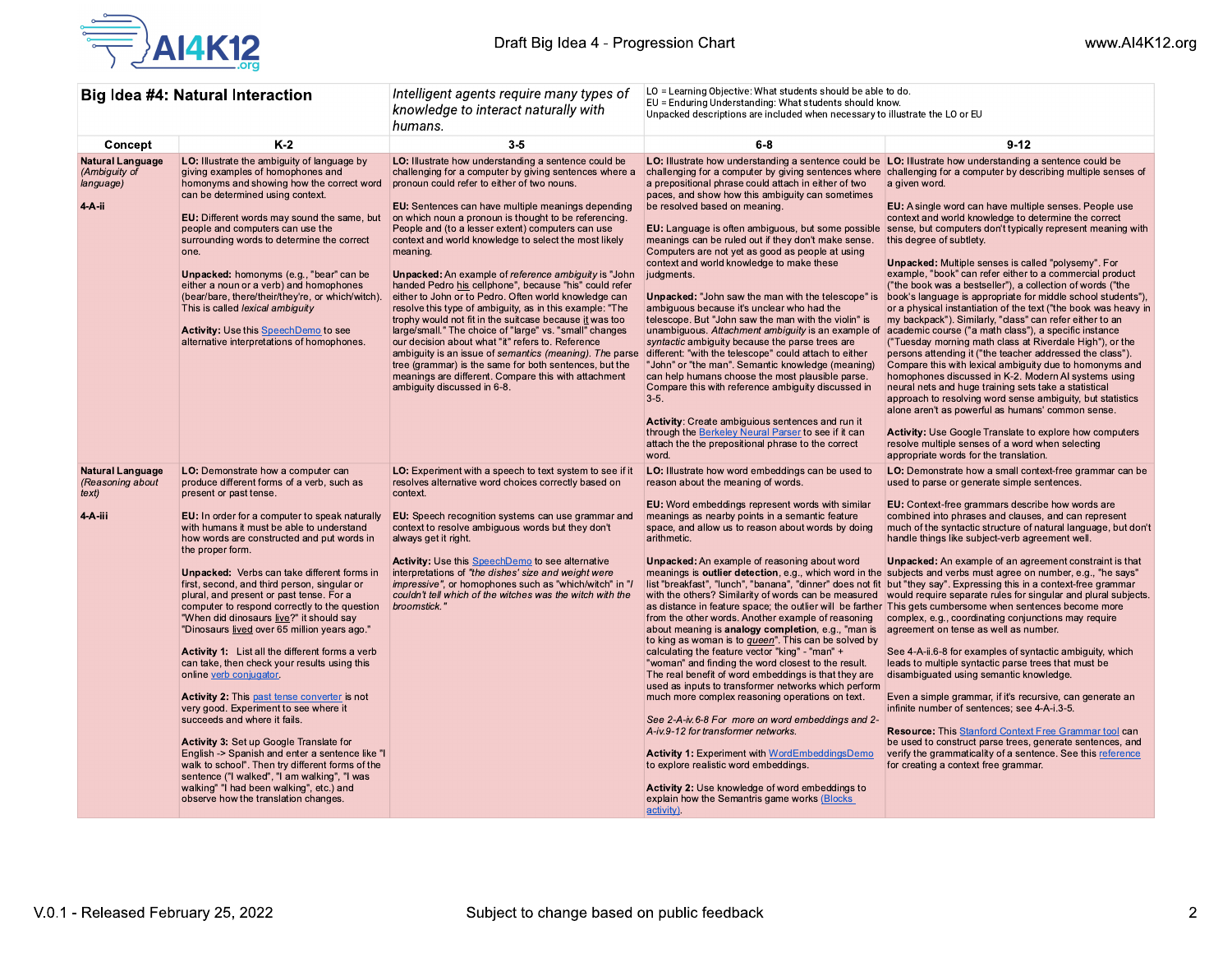

| <b>Big Idea #4: Natural Interaction</b>               |                                                                                                                                                                                                                                                                                                                                                                                                                                                                                                                                                                                                                                                                                                                                                                                                                                                                              | Intelligent agents require many types of<br>knowledge to interact naturally with<br>humans.                                                                                                                                                                                                                                                                                                                                                                                                                                                                                                                                                                                                                                                                                                                                                                                                                                                                                                                                                                                                                                                                                                                         | LO = Learning Objective: What students should be able to do.<br>EU = Enduring Understanding: What students should know.<br>Unpacked descriptions are included when necessary to illustrate the LO or EU                                                                                                                                                                                                                                                                                                                                                                                                                                                                                                                                                                                                                                                                                                                                                                             |                                                                                                                                                                                                                                                                                                                                                                                                                                                                                                                                                                                                                                                                                                                                                                                                                                                                                                                                                                                                                                                                                              |
|-------------------------------------------------------|------------------------------------------------------------------------------------------------------------------------------------------------------------------------------------------------------------------------------------------------------------------------------------------------------------------------------------------------------------------------------------------------------------------------------------------------------------------------------------------------------------------------------------------------------------------------------------------------------------------------------------------------------------------------------------------------------------------------------------------------------------------------------------------------------------------------------------------------------------------------------|---------------------------------------------------------------------------------------------------------------------------------------------------------------------------------------------------------------------------------------------------------------------------------------------------------------------------------------------------------------------------------------------------------------------------------------------------------------------------------------------------------------------------------------------------------------------------------------------------------------------------------------------------------------------------------------------------------------------------------------------------------------------------------------------------------------------------------------------------------------------------------------------------------------------------------------------------------------------------------------------------------------------------------------------------------------------------------------------------------------------------------------------------------------------------------------------------------------------|-------------------------------------------------------------------------------------------------------------------------------------------------------------------------------------------------------------------------------------------------------------------------------------------------------------------------------------------------------------------------------------------------------------------------------------------------------------------------------------------------------------------------------------------------------------------------------------------------------------------------------------------------------------------------------------------------------------------------------------------------------------------------------------------------------------------------------------------------------------------------------------------------------------------------------------------------------------------------------------|----------------------------------------------------------------------------------------------------------------------------------------------------------------------------------------------------------------------------------------------------------------------------------------------------------------------------------------------------------------------------------------------------------------------------------------------------------------------------------------------------------------------------------------------------------------------------------------------------------------------------------------------------------------------------------------------------------------------------------------------------------------------------------------------------------------------------------------------------------------------------------------------------------------------------------------------------------------------------------------------------------------------------------------------------------------------------------------------|
| Concept                                               | $K-2$                                                                                                                                                                                                                                                                                                                                                                                                                                                                                                                                                                                                                                                                                                                                                                                                                                                                        | $3 - 5$                                                                                                                                                                                                                                                                                                                                                                                                                                                                                                                                                                                                                                                                                                                                                                                                                                                                                                                                                                                                                                                                                                                                                                                                             | $6 - 8$                                                                                                                                                                                                                                                                                                                                                                                                                                                                                                                                                                                                                                                                                                                                                                                                                                                                                                                                                                             | $9 - 12$                                                                                                                                                                                                                                                                                                                                                                                                                                                                                                                                                                                                                                                                                                                                                                                                                                                                                                                                                                                                                                                                                     |
| <b>Natural Language</b><br>(Applications)<br>$4-A-iv$ | LO: Demonstrate the kinds of tasks an<br>intelligent assistant can and cannot perform.<br>EU: Intelligent assistants (e.g., Siri, Alexa) are<br>computers designed to respond to a limited set<br>of requests. They cannot engage in a<br>conversation like a human.<br><b>Unpacked:</b> Siri and Alexa can answer<br>questions, play music, set alarms, and make<br>lists. But intelligent agents are not people.<br>They have limited conversational abilities<br>despite their ability to recognize spoken<br>language. One reason is that they have trouble<br>maintaining context, i.e., remembering what<br>was said before to help them understand what<br>is being said now.<br><b>Activities:</b><br>Talk with an intelligent agent such as Alexa.<br>What are the kinds of things they can do well<br>or not so well? What are the limits of its<br>understanding? | LO: Demonstrate some types of questions that a search<br>engine or intelligent assistant can answer, and some<br>types that it cannot answer.<br><b>EU:</b> Search engines (e.g., Google) and intelligent<br>assistants (e.g., Siri, Alexa) have a collection of<br>specialized and general purpose modules they draw<br>upon to answer different types of questions.<br><b>Unpacked:</b> Examples of queries handled by specialized<br>modules include: definitions of words; unit conversions<br>(e.g., inches to millimeters, dollars to euros); current time<br>and weather anywhere in the world; biographical and<br>geographical facts (birth date of Abraham Lincoln, capital<br>of Belgium); store hours and driving directions; and<br>airline, train, and bus schedules. Current intelligent<br>agents do less well when asked to reason about<br>relationships between entities (e.g., is an alligator bigger<br>than an ostrich), or when asked to produce explanations<br>rather than simple facts (e.g., Why didn't Shakespeare<br>write about airplanes?). When no specialized module<br>can handle a query, search engines fall back on keyword<br>search, but the results are often unsatisfying. | LO: Describe some NLP (Natural Language<br>Processing) tasks computers can perform, and<br>explain how they work.<br><b>EU:</b> NLP (Natural Language Processing) tasks<br>include text summarization, text generation, sentiment<br>analysis, question answering, machine translation,<br>and conversational interaction.                                                                                                                                                                                                                                                                                                                                                                                                                                                                                                                                                                                                                                                          | LO: Describe several approaches to Natural Language<br>Processing, ranging from simple to more sophisticated.<br>EU: Simple NLP approaches include keyword matching,<br>dictionary lookup, and template matching, while newer,<br>more sophisticated but less transparent approaches use<br>deep neural networks and machine learning.<br><b>Unpacked:</b> Taking chatbots as an example, the simplest<br>approach looks for keywords in the user input to decide<br>what response to give. A slightly more sophisticated<br>approach uses templates to describe all the variations a<br>phrase might take rather than looking at single phrases.<br>More sophisticated chatbots use deep neural networks for<br>"intent recognition", which detects when the meaning of an<br>input matches a template, rather than looking for specific<br>words or phrases.<br>Activities: Students should be able to describe when these<br>approaches might be helpful or not. Explain the limitations.                                                                                                 |
|                                                       |                                                                                                                                                                                                                                                                                                                                                                                                                                                                                                                                                                                                                                                                                                                                                                                                                                                                              |                                                                                                                                                                                                                                                                                                                                                                                                                                                                                                                                                                                                                                                                                                                                                                                                                                                                                                                                                                                                                                                                                                                                                                                                                     |                                                                                                                                                                                                                                                                                                                                                                                                                                                                                                                                                                                                                                                                                                                                                                                                                                                                                                                                                                                     |                                                                                                                                                                                                                                                                                                                                                                                                                                                                                                                                                                                                                                                                                                                                                                                                                                                                                                                                                                                                                                                                                              |
| Commonsense<br>Reasoning<br>4-B-i                     | LO: Give commonsense explanations of<br>human behavior or events that might be useful<br>for a robot to know.<br>is an example of commonsense reasoning,<br>which requires knowledge about people and<br>things, and how they behave, that computers<br>may not have.<br>Activities: (1) Choose the most likely ending<br>to a story given a list of alternatives, and<br>explain your choice; (2) Explain why a<br>character in a story took a particular action; (3)<br>Suggest an appropriate action for a character<br>in a particular situation, and explain why it is<br>appropriate.                                                                                                                                                                                                                                                                                  | LO: Explain what knowledge would be required for a<br>computer to understand a story.<br>EU: Al has trouble understanding stories because it<br>EU: Choosing the most likely ending for a story doesn't have the knowledge that humans have about<br>everyday life.<br><b>Unpacked: "Everyday life" includes both cultural</b><br>knowledge (what is an umbrella for) and naive physics<br>(dropped objects will fall due to gravity).<br>Activity: Compose a story that may be hard for a<br>computer to understand, and explain what makes it hard.                                                                                                                                                                                                                                                                                                                                                                                                                                                                                                                                                                                                                                                               | solve a naive physics reasoning problem.<br>EU: Computers can reason about physical<br>phenomena using naive physics inference rules,<br>which formalize our intuitive understanding of<br>concepts such as mass, volume, forces, and motion.<br>At present, computers are not very good at this.<br><b>Unpacked:</b> Naive physics includes knowledge of<br>conservation laws. Pouring a large container of water<br>into a smaller container will cause an overflow<br>because small containers have less volume and the<br>amount of water doesn't change. By grades 6-8<br>students should have mastered conservation laws;<br>see this article on Piaget conservation tasks. Naive<br>physics also includes inference rules for reasoning<br>about forces, such as "When a heavy thing hits a light<br>thing, the light thing moves."<br><b>Activity:</b> Propose a reasoning problem that requires<br>knowledge of naive physics to solve, and say what<br>that knowledge is. | LO: Explain the knowledge a computer would need to LO: Explain the cultural and naive physics knowledge<br>required for a computer to correctly interpret a fable or<br>fairytale.<br>EU: For humans or computers to infer the meaning of a<br>story requires understanding of cultural knowledge, naive<br>physics, and folk psychology. This is still difficult for<br>computers.<br><b>Unpacked:</b> Fables and fairy tales are challenging for<br>computers because they can incorporate cultural<br>knowledge, complex human motivations, imagery, humor,<br>and metaphor. Folk psychology refers to our everyday ability<br>to attribute mental states to other people, including their<br>beliefs, desires, and intentions.<br>Activity: Explain what knowledge is required to correctly<br>resolve the referent of the pronoun in a Winograd sentence.<br>An example Winograd sentence is "Anna did a lot<br>[better/worse] than Lucy on the test because she had<br>studied so hard." Here, the required knowledge is that more<br>studying for a test leads to better performance. |